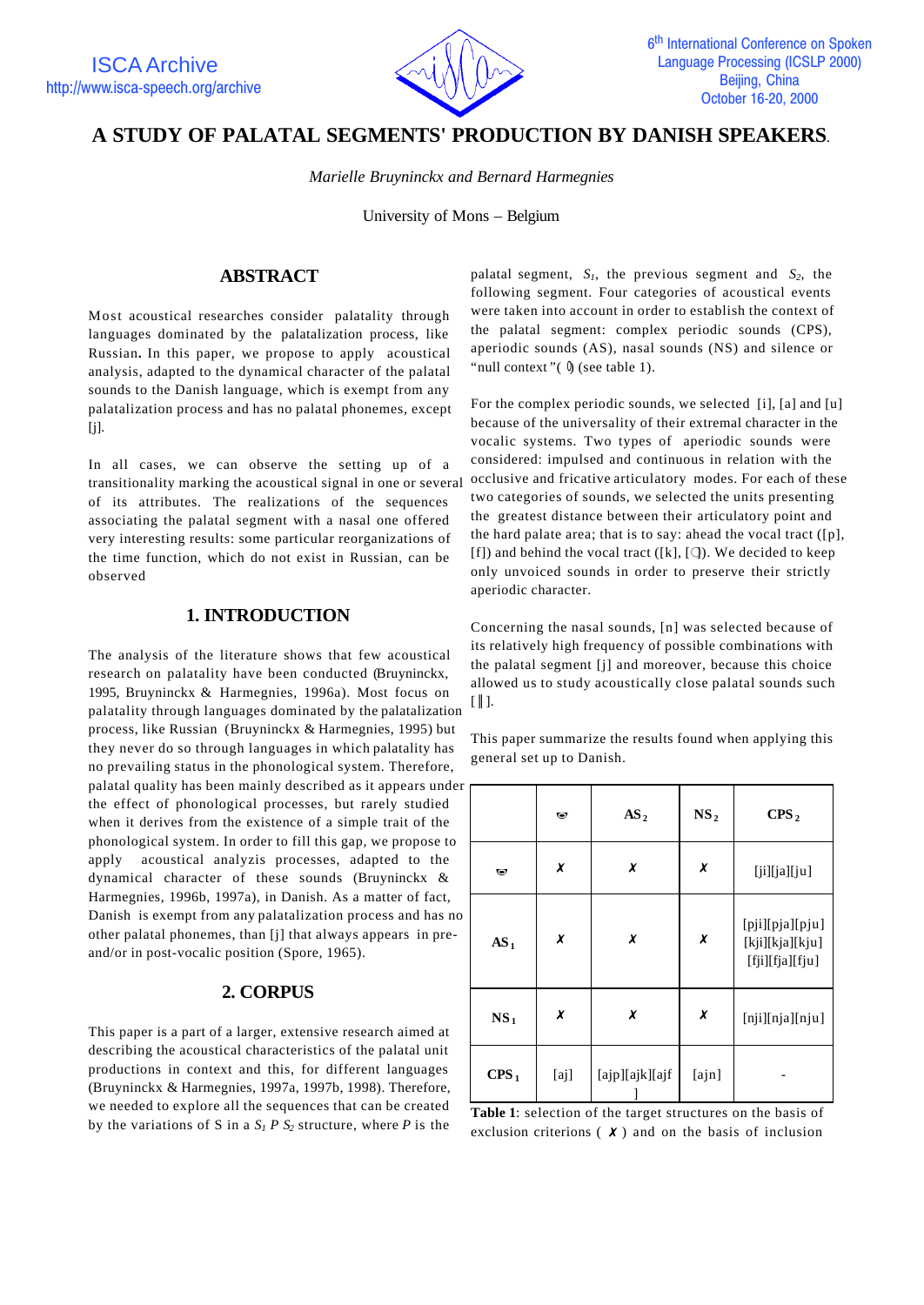criterions.

The target structures have been selected on the basis of exclusion criterions (non-sense situations) and on the basis of inclusion criterions: namely, the patent existence in this very language of a corresponding phonemes sequence or of a phonological combination empowering the production of the nearest realization (selection based on Bang, 1976, Brink et al., 1991, Blinkenberg & Hoybye, 1991 dictionaries). For example, we selected the nearest Danish realization of [p]

and [k] in a palatal context, that is to say [b  $\frac{3}{5}$ ] and [g  $\frac{3}{5}$ ]. All

the occlusive sounds in Danish are characterized by a devoiced realization, nevertheless lightly different from true non voiced sounds like [p] or [k] (Fisher-Jorgensen, 1968; Spore, 1965; De Steman, 1963) but it is clear however that their occlusive character correlated with their unvoiced character brings them nearer the [p t k ] series than the [b d g] one. The realization of the sequence with  $[f]$  as  $AS<sub>1</sub>$  does not pose any problem. An univocal relation between production and writing does not exist for the sound  $[ $\bigcirc$ . The$ analyze of the literature shows a great variety of realizations, dominated by many individual variants (Basbøll, 1975). Consequently, we decided to exclude  $[$  from our corpus. The vocalic sounds allow two different quantitative realizations: they can be produced in a short or in a long form. Nevertheless, whatever their duration is, the vocalic sounds must be pronounced as monophtonges, that is to say without any timbre modification during their emission (Fisher-Jorgensen, 1972a). At the end of a word, the vocalic sounds are produced in their short form only if they are followed by a *stød* (De Stemann, 1963; Basb *I*ll, 1972). This typical Danish phonetic event, characterized by a kind of glottal closure (Bredsdorff, 1958), is described by Fisher-Jorgensen (1989) as a phonation type related to creaky voice, associated with variations of pitch and intensity. In consequence, we decided to use only the long form of the vocalic sounds in final position, that allowed us to avoid analyze problems that could be generated by the presence of the *stød.*

| <b>Target</b><br><b>Structures</b> | <b>Non-sense words</b><br><b>Inserted in bearing sentences</b> |
|------------------------------------|----------------------------------------------------------------|
| $\frac{1}{11}$                     | <b>Ji</b> er et kinesisk ord.                                  |
| $\sqrt{1}$ :/                      | <b>Jar</b> ligner et hollandsk ord.                            |
| $/$ ju $/$                         | <b>Ju</b> er et engelsk ord.                                   |
| $/b \hat{v}$ i/                    | Lupji er et russisk verbum.                                    |
| $/b$ ii¤ /                         | Tapjar er en spansk maler.                                     |
| / b tju /<br>$\circ$               | Pipju er en lille fugl.                                        |

| $\frac{1}{g}$ $\frac{1}{g}$ $\frac{1}{g}$ | Nokji er et japansk firma.               |
|-------------------------------------------|------------------------------------------|
| $/g \nexists i \in I$                     | <b>Pakjar</b> er en indisk by.           |
| $/g$ iju/                                 | Lokju er mærket på en lås.               |
| $/$ fji $/$                               | <b>Tafji</b> er en indisk kaffe.         |
| $/fj$ :/                                  | Kefjar er en blomst.                     |
| /fju/                                     | Røfju er et oliemærke.                   |
| $/$ nji $/$                               | Linji er et berømt slægtsnavn.           |
| $/ni$ :/                                  | <b>Barnjar</b> er et provencalsk ord.    |
| $/$ nju $/$                               | <b>Barnju</b> ligger i Spanien.          |
| $\sqrt{V}$                                | Markaj er en afrikansk stamme            |
| /¢jbî/                                    | Unitajp er et skrivemaskinemærke         |
| $\Omega$<br>$\sqrt{4j}g^2/$               | Jeg dyrker jiu-jitsu, judo og tajk.      |
| / $if/$                                   | <b>Zajf</b> er et thailandsk efternavn.  |
| $/$ in/                                   | Hver morgen rider <b>Zajn</b> til Jaffa. |

**Table 2**: target structures placed in **non-sense words**, inserted in bearing sentences.

The target structures have been placed in non-sense words, inserted in bearing sentences (see table 2). They were presented to the subjects in an orthographic form (based on Hansen, 1990), enabling unambiguous production of the expected unit(s). For example, in order to make the pronunciation of [ :] firm in final position, it has been necessary to add the letter "r", which is not pronounced in Danish, but associates the sound [ :] to the letter "a", which otherwise would have been pronounced [4].

### **3. SUBJECTS**

Five Danish native male subjects, all from the Copenhagen area and living since very little of time at the SHAPE military base in Maisières (Belgium) were selected. They were all officers, 30-year old on average and did not suffer from any recent or ancient speech pathology.

#### **4. RECORDINGS**

All the recordings were performed in a sound proof room at the Phonetics Laboratory of the University of Mons, by means of a Neumann U87 P 48 microphone, connected to a Sony 501 ES PCM coder. The digitized sounds were stocked on a Panasonic VHS video recorder.

### **5. ANALYZES**

The utterances of the corpus have been analyzed by means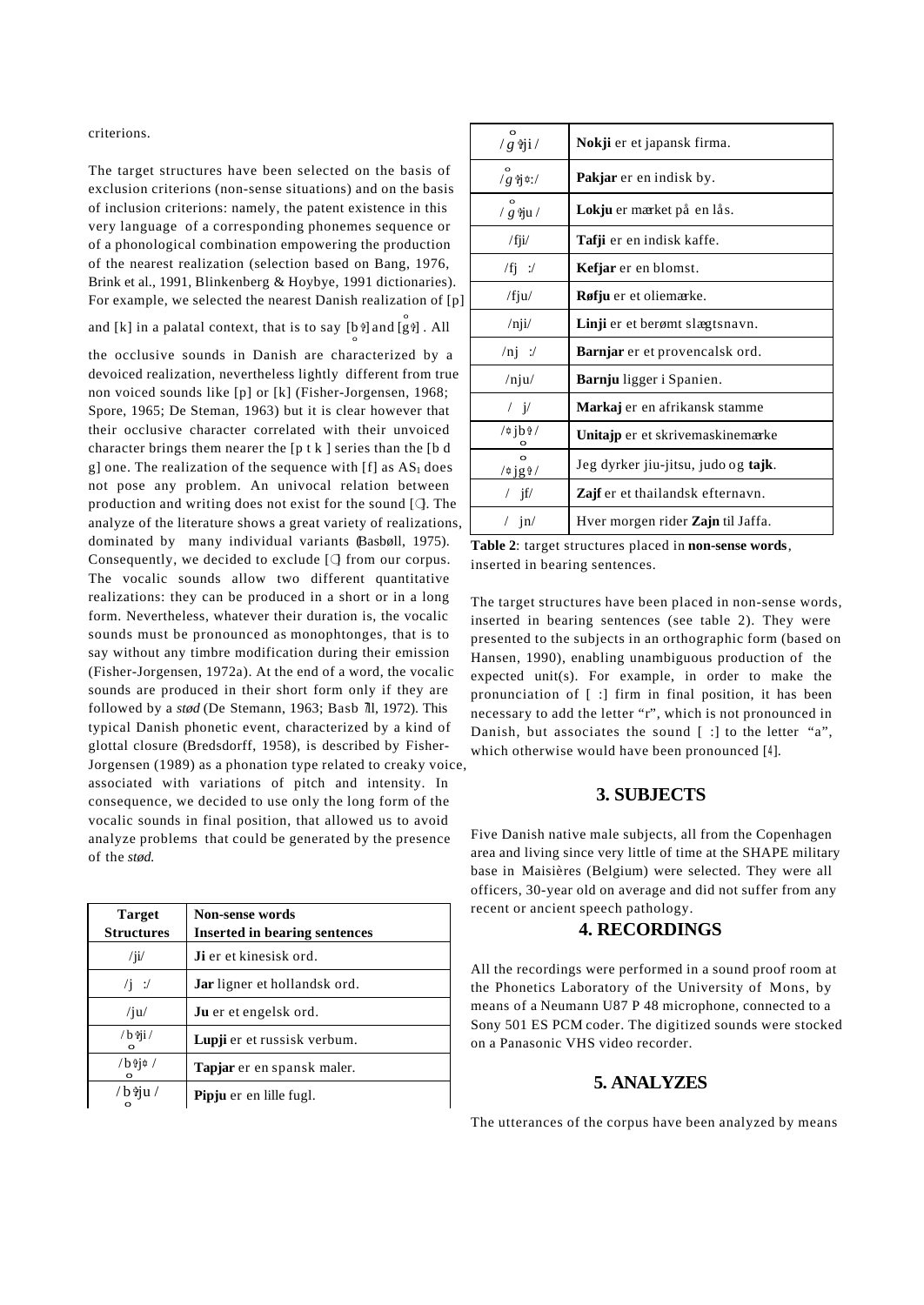of sonagrams and time-normalized LPC formants tracks. When needed, pitch analyzes and FFT-based spectrogram were applied.

### **6. RESULTS**

In all cases, we can observe the setting up of a transitionality marking the acoustical signal in one or several of its attributes.

When the palatal segment is produced in a strictly vocalic environment, the dominant strategy of the Danish speakers results in establishing a formantic transition, from the preceding sound frequencies to those of the following one. The sound [j] has then the acoustical nature of a vowel.

When the sequence [ji] is produced, a non-transitional formantic structure is associated with a decrease of energy and a very light increase of the pitch on the palatal segment. Our hypothesis is that this process would contribute to reduce the perceptual salience of some spectral zones and so, contribute to the setting up of a transitionality of the perceived timbre.

| <b>Target</b> | Formants | <b>Beginning</b> | End  |  |
|---------------|----------|------------------|------|--|
|               | F        | 240              | 240  |  |
| $\frac{1}{1}$ | F,       | 2280             | 2280 |  |
|               | F,       | 240              | 800  |  |
| $\sqrt{1}$ :/ | F,       | 2160             | 1360 |  |
| $/$ ju $/$    | F        | 280              | 280  |  |
|               | F۰       | 2160             | 800  |  |
|               | F        | 880              | 480  |  |
|               | F,       | 1400             | 2040 |  |

**Table 3**: averaged formantic values  $(F_1$  and  $F_2)$  -in Hertz extracted from the target structures' productions in a strictly vocalic environment.

When the palatal segment is produced in a heterogeneous environment  $(AS_I \t P \t CPS_2 \t O \t CPS_1 \t P \t AS_2)$ , the dominant strategy of the Danish speakers also results in establishing a formantic transition, from the preceding sound frequencies to those of the following one. The sound [j] also has, in this case, the acoustical nature of a vowel. Nevertheless, in the case of the  $CPS<sub>1</sub> P AS<sub>2</sub>$  or  $CPS<sub>1</sub> P NS<sub>2</sub>$ sequences, we can observe a general transfer towards bottom of the second formant and a translation towards the upper parts of the first formant. This can be explained by the Danish orthoepy , which tends to the production of a long  $\lceil$  :  $\rceil$  in final and the production of a short  $\lceil$   $\rceil$  when followed by [j]. Similar frequential differences have been observed by Fisher-J  $\pi$ gensen (1972) when analyzing long and short realizations of this vocalic sound.

When the sequences  $\left[\begin{smallmatrix} 0 & \phi \\ \phi & \phi \end{smallmatrix}\right]$ ,  $\left[\begin{smallmatrix} 0 & \phi \\ g & \phi \end{smallmatrix}\right]$  and  $\left[\begin{smallmatrix} f & \phi \\ f & \phi \end{smallmatrix}\right]$  are produced, a

non-transitional formantic setting is paired with a decrease of energy on the palatal segment.

| <b>Target</b><br>structures | <b>Formants</b> | <b>Beginning</b>    | End  |  |
|-----------------------------|-----------------|---------------------|------|--|
| $/b$ iji/                   | $F_1$           | 280                 | 280  |  |
| $\circ$                     | F <sub>2</sub>  | 2120                | 2120 |  |
| /b <sup>3</sup> j¢/         | $\mathbf{F}_1$  | 240                 | 640  |  |
| $\circ$                     | F <sub>2</sub>  | 2080                | 1400 |  |
| $/b$ iu/                    | $\mathbf{F}_1$  | 280                 | 280  |  |
| $\circ$                     | $\rm F_2$       | 2080                | 1040 |  |
| $\circ$                     | $F_1$           | 280                 | 280  |  |
| $/g$ iji/                   | $\rm F_2$       | 2200                | 2200 |  |
| $/\stackrel{\rm o}{g}$ j#:/ | $\mathbf{F}_1$  | 320                 | 880  |  |
|                             | F <sub>2</sub>  | 2040                | 1480 |  |
|                             | $F_1$           | 320                 | 320  |  |
| $\frac{1}{g}$ iju/          | F <sub>2</sub>  | 2040                | 880  |  |
| /fji/                       | $F_1$           | 300                 | 300  |  |
|                             | F <sub>2</sub>  | 2240<br>280<br>2240 | 2240 |  |
| $/fj$ :/                    | $\rm F_1$       |                     | 720  |  |
|                             | $\rm F_2$       |                     | 1600 |  |
| $/$ fju $/$                 | $F_1$           | 320                 | 320  |  |
|                             | $F_2$           | 2120                | 960  |  |
| $/$ ‡jbî/                   | $F_1$           | 720                 | 320  |  |
| $\circ$                     | F <sub>2</sub>  | 1280                | 2080 |  |
| $\mathbf{o}$                | $\mathbf{F}_1$  | 720                 | 320  |  |
| $\frac{\pi}{9}$             | F <sub>2</sub>  | 1400                | 2360 |  |
|                             | $F_1$           | 720                 | 320  |  |
| $/$ jf/                     | F <sub>2</sub>  | 1280                | 2080 |  |

**Table 4**: averaged formantic values  $(F_1$  and  $F_2$ ) –in Hertzextracted from the target structures' productions in a heterogeneous environment

The realizations of the sequences associating the palatal segment with a nasal one offer very interesting results. As a matter of fact,

some particular reorganizations of the time function, which do not

exist in Russian, can be observed (see table 6).

| Seg | <b>Formants</b> |            | $S_{1}$ | $S_{2}$ | $S_3$ | $S_4$ | $S_{5}$ |
|-----|-----------------|------------|---------|---------|-------|-------|---------|
| [n] |                 | <b>Beg</b> | 293     | 207     | 362   | 293   | 224     |
|     | $F_1$           | Mid        | 224     | 207     | 276   | 293   | 224     |
|     |                 | End        | 291     | 207     | 241   | 293   | 224     |
|     |                 | <b>Beg</b> | 1175    | 1054    | 1106  | 1400  | 1054    |
|     | ${\bf F_2}$     | mid        | 1261    | 1054    | 1106  | 1400  | 1088    |
|     |                 | End        | 1261    | 1054    | 1106  | 1400  | 1054    |
|     | $\mathbf{F}_3$  | <b>Beg</b> | 1365    | 1330    | 1918  | 2074  | 2212    |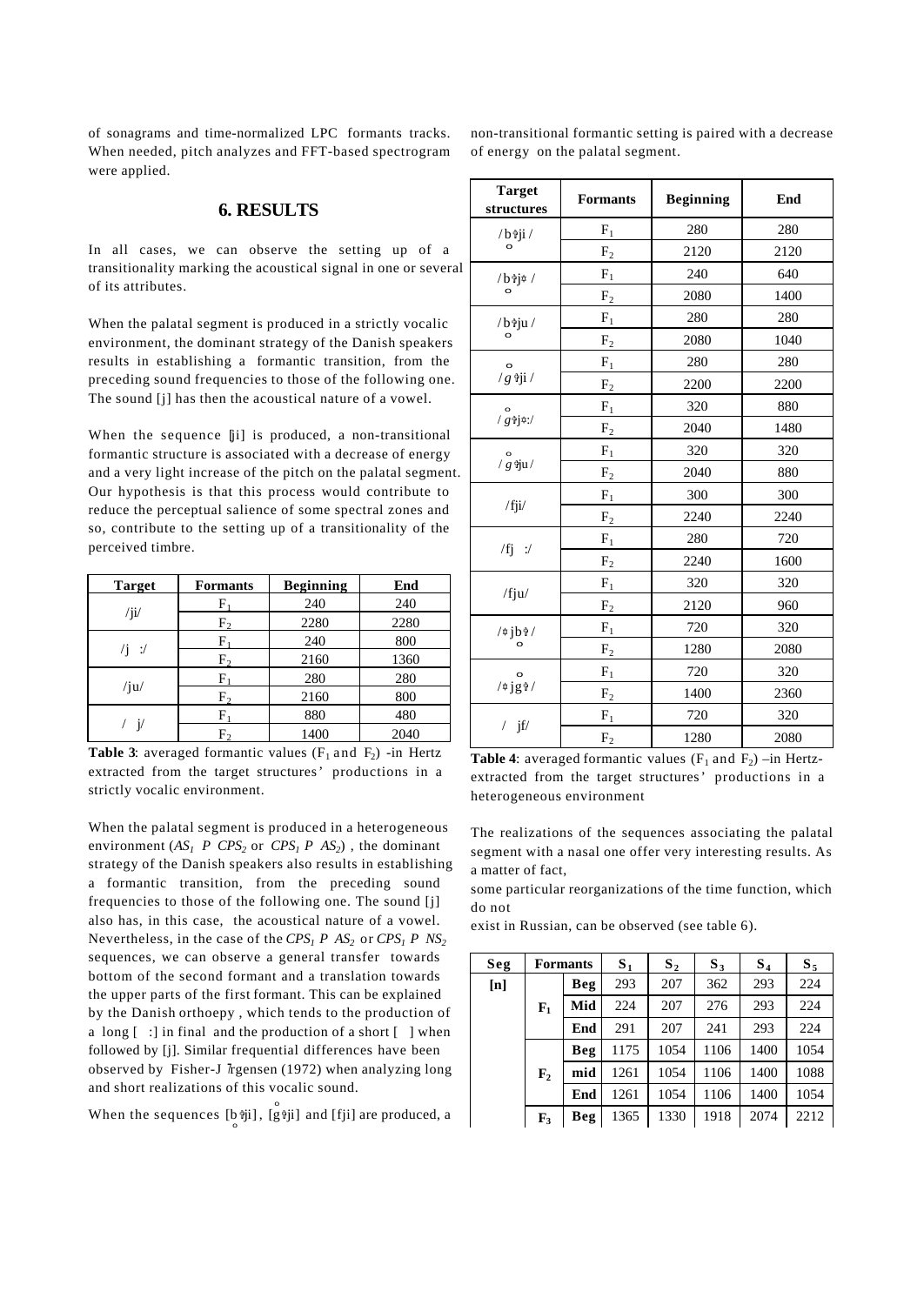|     |                | mid | 1505 | 1728 | 2333 | 2224 | 2212 |
|-----|----------------|-----|------|------|------|------|------|
|     |                | End | 2005 | 2298 | 2350 | 2316 | 2212 |
|     |                | Beg | 241  | 190  | 276  | 207  | 224  |
|     | $F_1$          | Mid | 241  | 190  | 362  | 295  | 224  |
|     |                | End | 241  | 190  | 501  | 345  | 224  |
|     |                | Beg | 2005 | 2298 | 2350 | 2316 | 2212 |
| [i] | ${\bf F_2}$    | Mid | 2350 | 2350 | 2005 | 2254 | 2229 |
|     |                | End | 2212 | 2405 | 1693 | 2195 | 2229 |
|     |                | Beg | 2921 | 3339 | 2852 | 3370 | 3215 |
|     | $\mathbf{F}_3$ | Mid | 2817 | 3094 | 2558 | 2955 | 3105 |
|     |                | End | 2419 | 2938 | 2419 | 2731 | 2903 |

**Table 5**: averaged formantic values  $(F_1, F_2, F_3)$  -in Hertzextracted from the [n] and the [ji] segments' productions.

It can be observed in table 6 that the duration of the [n] segment varies from 83 to 167 ms, with an average value of 122 ms. The duration of [ji] is always greater (224 ms vs. 122ms). Besides, a stable formantic structure appears, for three subjects  $(1, 2 \& 5)$ , before the end of the nasal segment (see table 5). The establishment of the [i] sound is, during 102 ms on average, concomitant with the production of the nasal timbre. In this case, the timbre move from a dark quality (the nasal segment quality) to a clear one ([i]) through a transitional state, obtained via a specific management of the time function. The other two subjects (3  $\&$  4), are characterized by a more transitional structure where the two segments are contiguous.

| <b>Subjects</b> |     | 2   |     |     | 5   |
|-----------------|-----|-----|-----|-----|-----|
| [n] duration    | 88  | 158 | 83  | 116 | 167 |
| [ji] duration   | 172 | 303 | 173 | 246 | 228 |
| [nji] duration  | 260 | 461 | 256 | 362 | 395 |
| beg. of $[i]$   | 25  | 74  | 83  | 116 | 67  |

Table 6 Averaged duration (ms) of the [n] and [i] segments; averaged total duration ([nji]); delay between beginning and emergence of the segment associated to [ji].

These results could be explained by the necessity for the Russian speakers of respecting the accentual system rules that do not allow a free manipulation of the time function (Bruyninckx & Harmegnies, 1998), which is not the case in Danish. Inversely, the modulation of pitch, which can be unrestrainedly used by Russian speakers, is slightly present in Danish only as an alternative or complementary process in extreme situations.

# **7. CONCLUSION**

Our results show that the timbre transitionality is an essential marker of the palatal quality. It is generally obtained by a formantic transition when the environment allows it (e.g., strictly vocalic environment or heterogeneous environment). Other behavioral modalities can compensate when it is difficult for the speaker to use this kind of process. In these cases, the speaker can use a specific management of some parameters such the time function, the intensity or the pitch but always respecting the language system rules.

# **8. REFERENCES**

*Concerning letters Æ(æ), Ø(ø) or Ö(ö) et Å(å), these references respect the usual alphabetical order of the Scandinavian dictionaries in positioning of these letters immediately after the traditional Roman alphabet.*

- 1. Bang, J., *Gyldendals leksikon*, Gyldendal, Copenhagen, 1976.
- 2. Basb *I*ll, H., *Some conditioning phonological factors for the pronunciation of short vowels in Danish with special reference to syllabification*, Annual Report of the Institute of Phonetics, University of Copenhagen, *6*, 1972, pp. 185-210.
- 3. Basb *I*ll, H., Is Danish 'sj' one or two sounds?, *Annual Report of the Institute of Phonetics*, University of Copenhagen*, 2 (reprinting***)**, 1975, pp. 157-160.
- 4. Blinkenberg A. and H *lbye P., Dansk-Fransk ordborg, Ny nordisk forlag*, Arnold Busck, Copenhagen, 1991.
- 5. Bredsdorff, E., *Danish. An elementary grammar and reader*, Cambridge University Press, Cambridge, 1958.
- 6. Brink, L., Lund, J., Heger, S., and Normann J Trgensen, J., *Den store Danske udtaleordbog, Munksgaards ordbøger*, Copenhagen, 1991.
- 7. Bruyninckx, M., Les spécificités de la qualité palatale, *Revue de Phonétique Appliquée*, *114*, 1995, pp. 65-80.
- 8. Bruyninckx, M. and Harmegnies, B., La palatalité au crible de la phonétique, *Revue de Phonétique Appliquée*, *118-119,* 1996a, pp.31-42.
- 9. Bruyninckx M. and Harmegnies B., La qualité palatale: prémices d'une description phonétique, *Cahiers de l'Institut de Linguistique de Louvain*, *23 (1-2),* 1996b, pp. 419-427.
- 10. Bruyninckx M. and Harmegnies B., An approach of